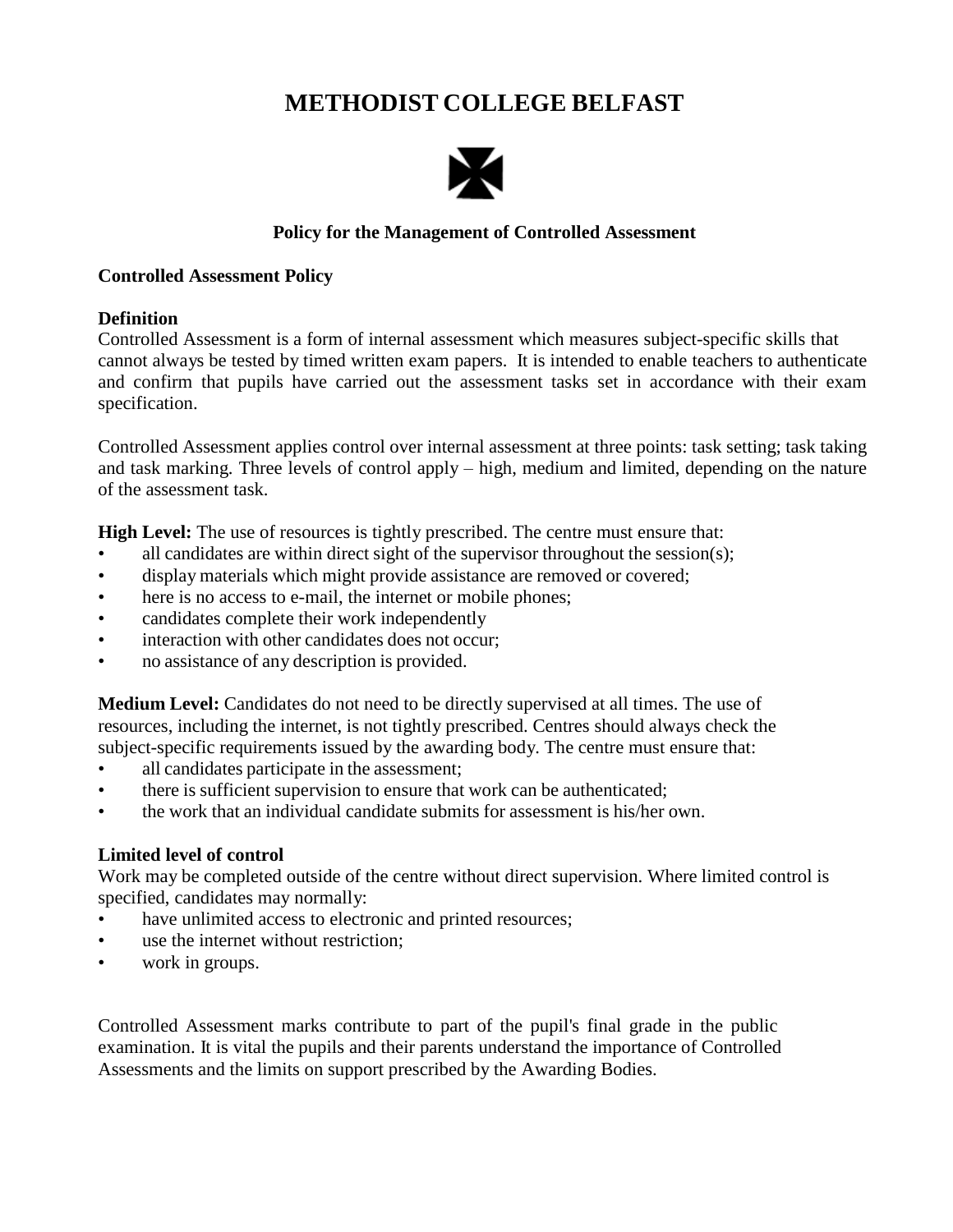## **By Applying the Following Procedures the College Aims to:**

- ensure that the College acts in a manner that is compliant with the guidelines contained in the most recent edition of the JCQ publication, *Instructions for Conducting Controlled Assessments*;
- ensure that Controlled Assessments are well organised and managed so that they run smoothly;
- ensure that departments are given sufficient support to manage the Controlled Assessment process;
- identify and remind staff of their roles in carrying out Controlled Assessment in a professional manner;
- ensure the validity of the marks produced from Controlled Assessment;
- maintain the integrity and reputation of the College in the assessment of pupils;
- ensure that whenever members of staff assess pupils' work for external qualification; this is done fairly, consistently and in accordance with the specification for the qualification concerned;
- emphasize to pupils and parents the importance and significance of Controlled Assessment as part of their terminal external examinations.

## **Controlled Assessment Responsibilities**

#### **The Senior Leadership Team** is responsible for ensuring that:

- the Controlled Assessment policy and the associated Appeals Policy are implemented, monitored and reviewed at regular intervals;
- the procedures in the College comply with JCQ guidelines and Awarding Bodies' subjectspecific instructions;
- a calendar for Controlled Assessments is produced and distributed to staff, pupils and parents.

#### **The Examinations Officer** is responsible for ensuring that:

- pupils have been entered for individual units, whether assessed by controlled assessment, external exam or on-screen test, before the deadline for final entries;
- where confidential materials are directly received by the exams office, their receipt is recorded and that they are safely stored or transmitted whether in electronic or hard copy format;
- the downloading and distribution of mark sheets for teaching staff use are done in good time;
- staff are informed of the Awarding Body deadline for the submission of mark sheets;
- the collection and posting of mark sheets to the Awarding Bodies are done before the specified deadlines.

**The SENCO** is responsible for ensuring that:

- access arrangements where required, have been applied for;
- Heads of Department and subject teachers are aware of the specific needs of access pupils;
- Heads of Department and subject teachers' requests for support staff to meet these needs are met;
- where extra-time is required, invigilators who supervise such sessions do so at the specified level of control

Each subject department is responsible for developing, maintaining and implementing its own element of Controlled Assessment in line with the Subject Specification of the Awarding Body. It is the responsibility of each Department to implement the procedures for setting, scheduling, marking, standardising, moderating and administering Controlled Assessment as regulated by the Awarding Bodies.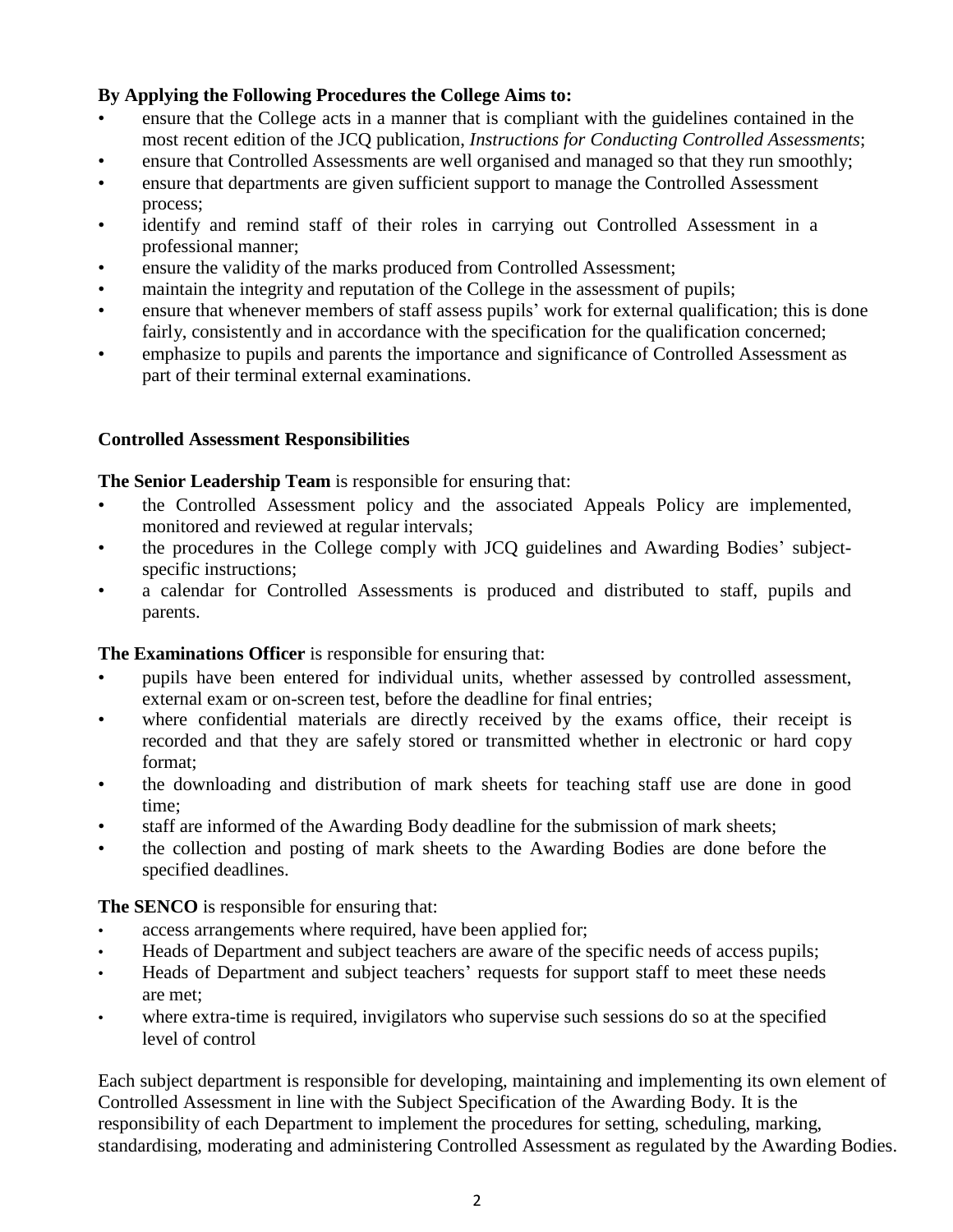## **The Head of Department** is responsible for ensuring that:

- the assessment procedures, as outlined in the College policy and in the regulations published by the relevant examination boards, are properly implemented in practice;
- all staff understand and comply with the general guidelines contained in the JCQ publication *Instructions for conducting Controlled Assessments*;
- deadlines are realistic, clear, agreed with all teachers in the department, published for pupils and their parents/guardians and shared with all relevant parties;
- the procedures for Controlled Assessment are published and understood by both staff and pupils;
- the interim deadlines in the schedule are adhered to by all staff in the Department, i.e. the progress in the preparation of Controlled Assessment that is expected at key points during the year;
- the dates for the submission deadline and the final deadline are met;
- all department members are aware of dates and procedures for the internal marking, standardisation and moderation of Controlled Assessment;
- all required records relating to the completion of Controlled Assessment tasks are kept upto-date and are accurate;
- that the Exams Officer, the Head of Centre and, if necessary, the SENCO are informed about any issues that arise during the conducting or administration of a Controlled Assessment.

The use of ICT as part of the formal write-up of Controlled Assessments will be at the discretion of the Head of Department in line with the subject specific regulations (with the exception of pupils with access arrangements.) Where ICT is used as part of the formal supervision element of the Controlled Assessment task-taking it is important that the integrity, security and equality of the task is maintained at all times

## **Subject Teachers** are responsible for ensuring that:

- departmental and school procedures for setting and managing Controlled Assessments are adhered to;
- they understand and comply with the general guidelines contained in the current edition of the JCQ publication *Instructions for conducting Controlled Assessments;*
- they retain pupils' work securely between assessment sessions and post completion, until the closing date for enquiries about results**;**
- they maintain records of the marks for the completion of Controlled Assessment**;**
- pupils understand and sign the authentication declaration as required, on completion of the Assessment(s);
- they sign an authentication declaration confirming that pupils have completed work under the appropriate conditions and they are satisfied the work has been produced solely by that pupil;
- the Head of Department is informed about any issues that arise during the conducting or administration of a Controlled Assessment;
- pupils with access arrangements have their needs met. Advice on the administration and management of access arrangements is available from the SENCO. If a pupil has an access arrangement as part of his or her normal way of working and he/she requires such an arrangement for the written component(s), then a similar arrangement should be made for the Controlled Assessment(s).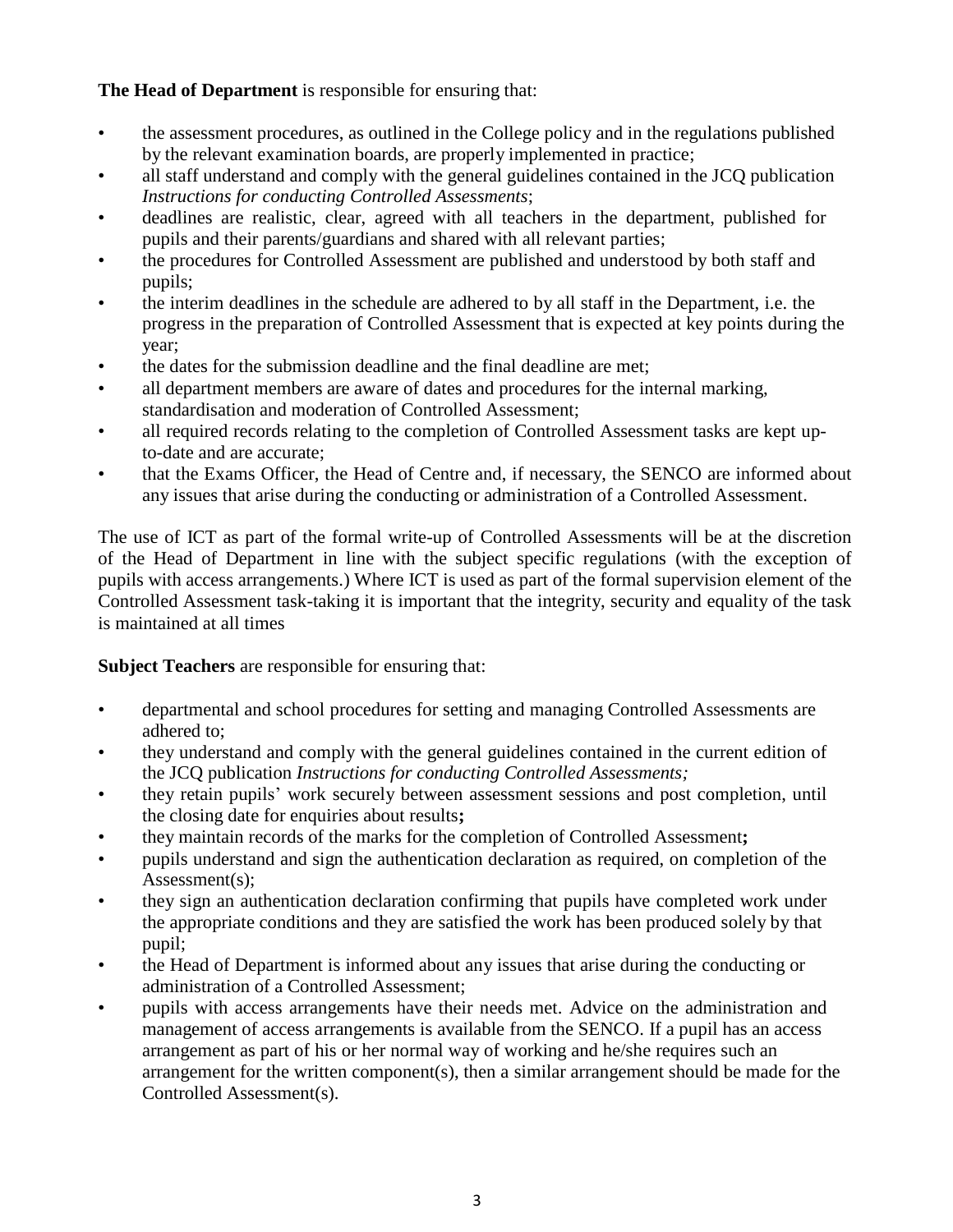## **Pupils are responsible for ensuring that:**

- they submit all work in line with all internal and external deadlines
- they adhere to the Awarding Body regulations for the preparation and completion of Controlled Assessment
- they attend all scheduled Controlled Assessment sessions.

## **The Assessment Process**

## **1. Managing Controlled Assessment**

Pupils must be made aware of:

 $\triangleright$  the Controlled Assessment task requirements by giving them the course specification and marking criteria;

- $\triangleright$  the Controlled Assessment task deadline;
- $\triangleright$  access arrangements (where appropriate);
- $\triangleright$  the procedures for marking, standardisation and moderation which will be carried out in school;
- $\blacktriangleright$  the authentication declaration;
- $\triangleright$  the Internal Appeals Procedure;
- $\triangleright$  the regulations concerning malpractice
- Controlled Assessment sessions must be supervised at the specified level of control.
- Pupils with access arrangements have their needs met;
- Pupils must not use a mobile phone or any other electronic communication device during a session which is subject to formal supervision. Mobile phones should be turned off and collected by the teacher at the start of the session and remain at the front of the room for the duration of the session;
- Where pupils are using electronic storage facilities, appropriate checks must be undertaken to ensure that only permitted material is introduced into the assessment environment.
- Teachers should be able to accommodate the occasional absence of a pupil by ensuring that an opportunity is given to them to make up the missed Controlled Assessment. An alternative supervised session may be organized for such pupils;
- In cases where pupils from different centres have been taught in the College it is the responsibility of the College to carry out the Controlled Assessment as the Host school;
- Pupils who re-sit a controlled assessment may make another attempt at the task previously submitted, if that task is still appropriate to the year in which the assessment will be submitted and if time permits. The work presented for assessment, carried out under informal or formal supervision, must be entirely new. Pupils must not be allowed to amend the work which was submitted previously. However, pupils may re-use the research carried out previously

## **2. Scheduling Controlled Assessments**

- Pupils' workload should be planned and paced to allow them to complete the Controlled
- Assessment tasks within the published timeframe;
- Progress towards each of the deadlines outlined in the departmental assessment calendar should be monitored and pupils given advice on managing their time and their workload;
- Pupils should be reminded of the importance and the relative value of Controlled Assessments.

## **3. Departmental Marking of Controlled Assessment**

• Departments will set a date for the submission of the completed Controlled Assessment. This is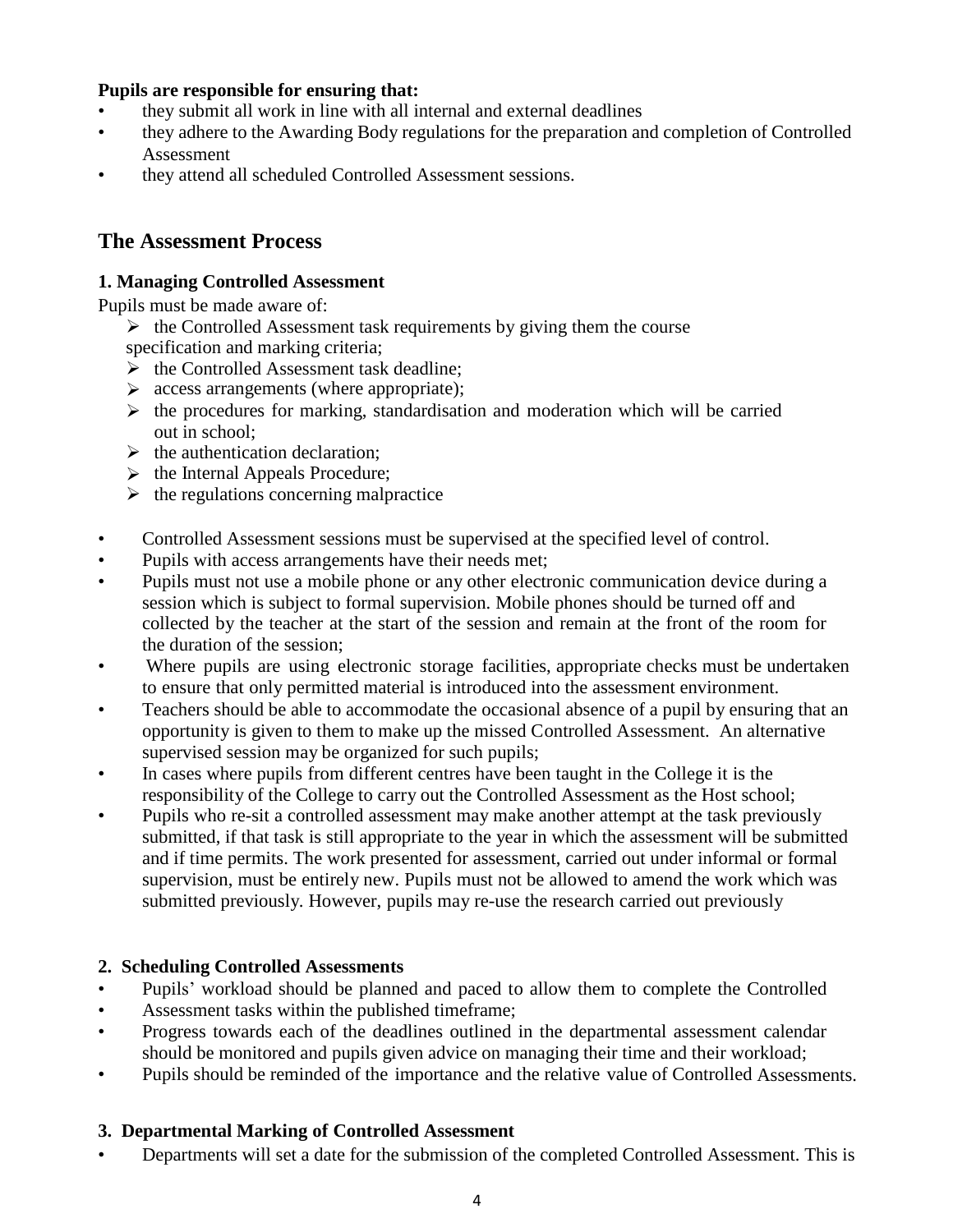to allow for marking, internal standardisation and any review of marks to take place before the awarding body submission date.

- Any pupil who submits work for assessment after the departmental submission date will not be able to request a review of their marks.
- All Controlled Assessment should be marked within the timeframe published in the departmental calendar and marks and samples provided to the Head of Department**;**
- Controlled Assessment should be annotated according to awarding body guidelines to highlight how marks have been achieved**;**
- teachers must attend standardisation and moderation meetings as required by the Head of Department;
- Controlled Assessments handed in after the Awarding Body submission date will be awarded either a mark for the incomplete work submitted or marked as absent if no work is submitted;
- If either the pupil or the assessor is unable to sign the authentication declaration, zero marks will be awarded for the assessment task.

## **4. Review of Marks (AQA, OCR, Pearson and WJEC awarding bodies only)**

Any review **must** be undertaken **before marks are submitted to the awarding body**. Pupils will be informed of their centre assessed marks no later than 2 weeks before the deadline of submission of marks to the Awarding Body. If a pupil believes their mark to be inaccurate they must complete an **Internal Request for a Review of Marks** form (available from the Head of Department), detailing the reasons why the Review of Marks is being sought and return this to the Head of Department **within 2 school days** of receiving their mark. Requests for a Review of Marks will not be accepted once that deadline has passed. If necessary, pupils will be given access to copies of materials in school, to allow them to reach a decision. The Review will be carried out either by the Head of Department or by an assessor appointed by the Head of Department who has appropriate competence, has had no previous involvement in the assessment of that candidate and has no personal interest in the review. The reviewer will ensure that the candidate's mark is consistent with the standard set by the centre. Pupils will be informed of the outcome of a review by the Head of Department.

Pupils should be aware that any centre assessed marks are subject to change through the moderation process.

#### **Disciplinary Procedures for Pupil Malpractice**

Academic misconduct is defined as any attempt by pupils to gain an unfair advantage in assessments.

Academic malpractice may include though **not be limited to**:

- a. Plagiarism
- b. Falsifying or fabricating data
- c. Collusion
- d. Copying
- e. Bribery or attempted bribery
- f. Personation

A pupil who helps a fellow pupil to commit academic misconduct shall be deemed to have committed academic malpractice and will be dealt with accordingly. When a case of suspected academic malpractice has been identified the teacher involved will collect the evidence and bring the matter to the immediate attention of the Head of the Department who will consult with the Head of Section and Vice Principal if necessary. The Principal, as the Head of Centre, and Exams Officer need to be alerted.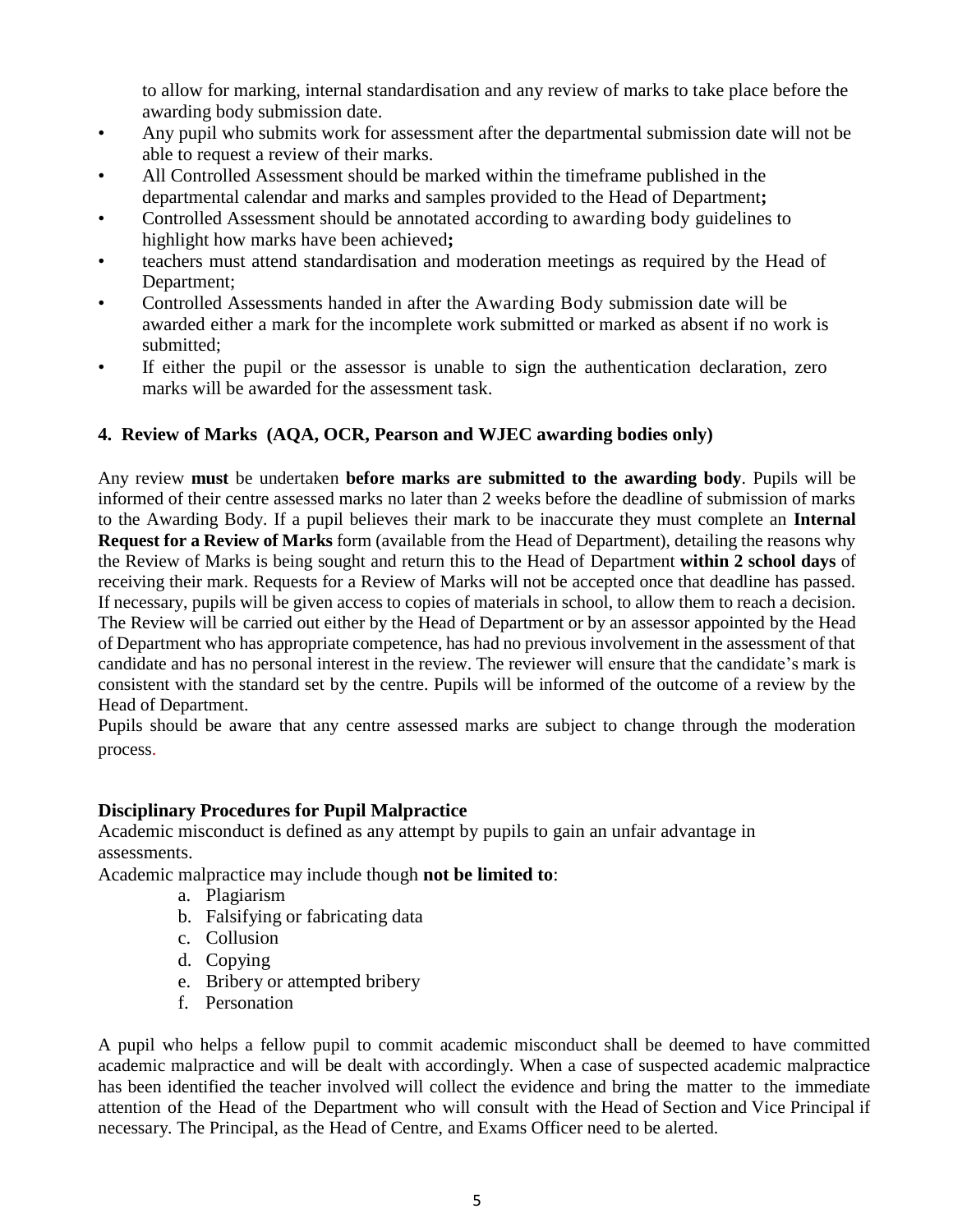If irregularities in Controlled Assessments are identified by a centre **after** the pupil has signed the declaration of authentication, the head of the assessment centre **must** submit full details of the case to the relevant Awarding Body at the earliest opportunity.

Reviewed February 2018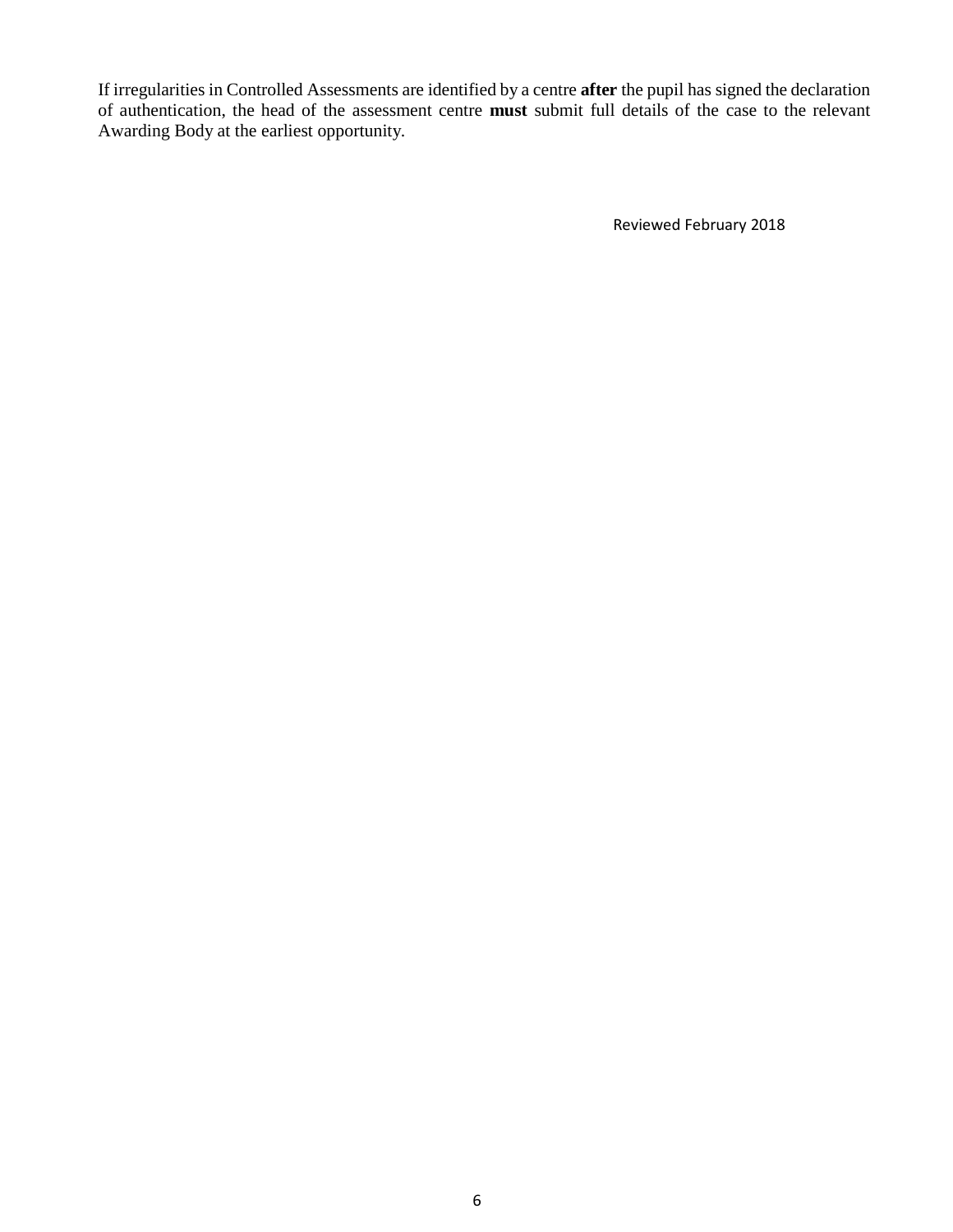## **Sources of Further Information**

The following websites provide subject teachers, examination officers and heads of centre with a single, definitive source of **generic** guidance and instructions for all GCSE subjects.

## **Subject teachers must refer to specifications or subject-specific documentation for subjectspecific requirements.**

Instructions for conducting controlled assessments <http://www.jcq.org.uk/exams-office/controlled-assessments>

Instructions for Conducting Examinations [www.jcq.org.uk/exams\\_office/instructions\\_for\\_conducting\\_examinations/](http://www.jcq.org.uk/exams_office/instructions_for_conducting_examinations/)

Centre consortium arrangements for centre assessed work <http://www.jcq.org.uk/exams-office/forms>

Access Arrangements, Reasonable Adjustments and Special Consideration [www.jcq.org.uk/exams\\_office/access\\_arrangements/](http://www.jcq.org.uk/exams_office/access_arrangements/)

Suspected Malpractice in Examinations and Assessments: Policies and Procedures [www.jcq.org.uk/exams\\_office/malpractice/](http://www.jcq.org.uk/exams_office/malpractice/)

Post Results Services, Information and guidance for centres [www.jcq.org.uk/exams\\_office/postresult\\_services/](http://www.jcq.org.uk/exams_office/postresult_services/)

Information for candidates – controlled assessments [www.jcq.org.uk/exams\\_office/informationforcandidatesdocuments/](http://www.jcq.org.uk/exams_office/informationforcandidatesdocuments/)

Instructions for conducting coursework, <http://www.jcq.org.uk/exams-office/coursework>

[http://www.rewardinglearning.org.uk/docs/controlled\\_assessment\\_v4.pdf](http://www.rewardinglearning.org.uk/docs/controlled_assessment_v4.pdf)

[http://www.rewardinglearning.org.uk/microsites\\_other/controlled\\_assessment/questions\\_answers/](http://www.rewardinglearning.org.uk/microsites_other/controlled_assessment/questions_answers/)